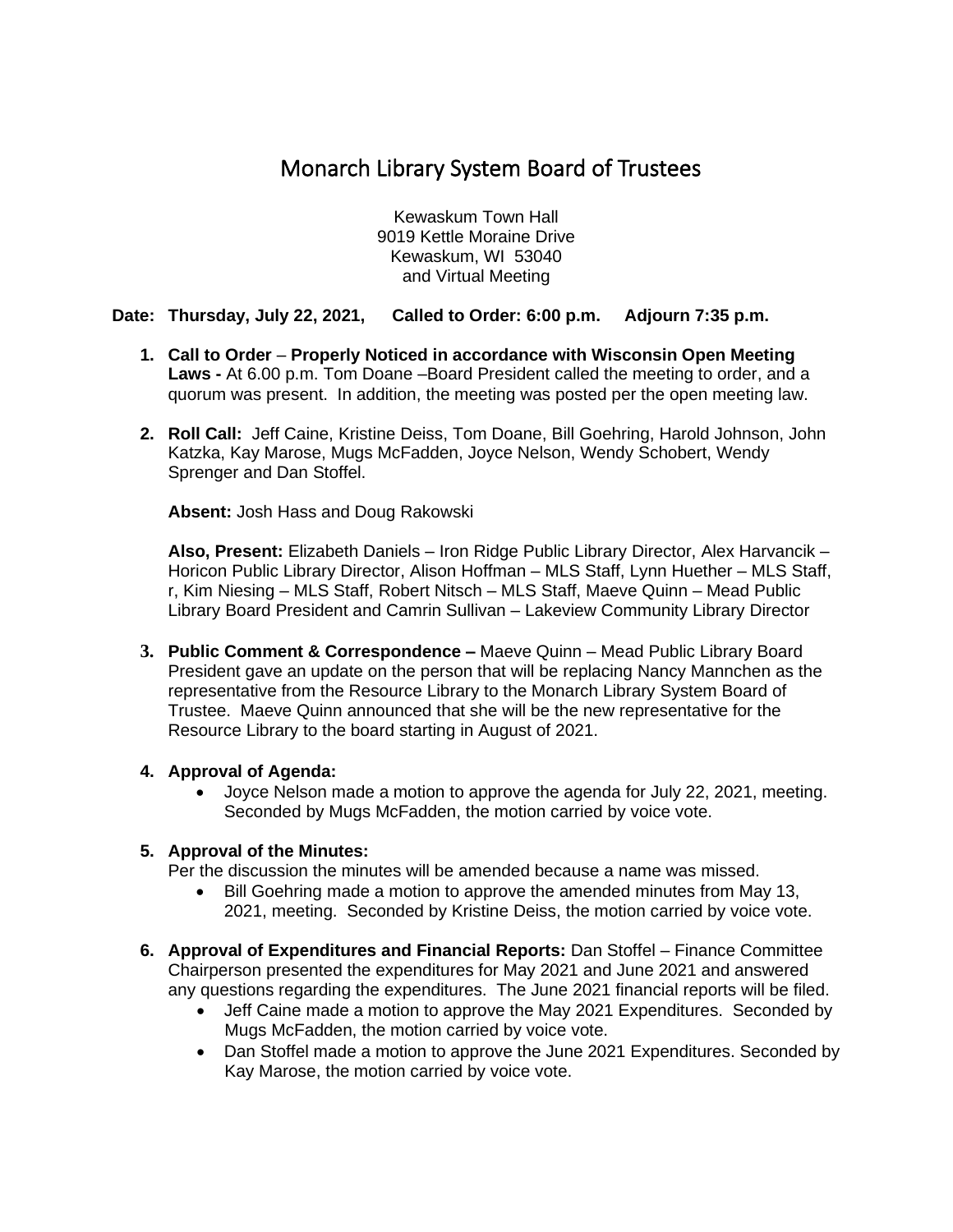**7. Monarch Library System Update:** Robert Nitsch – MLS Staff gave an update to the board members on the status of the State Backup Project and how we are currently processing the backups until the State Backup Project is ready to go. Also, he explained how the State Backup Project is looking into ways to fund the purchase of the next generation. Also, Robert Nitsch – MLS Staff gave a quick update on the status of the new Monarch Connect and Share and the training schedules for the libraries and staff.

### 8. **Committee Reports:**

**A. Executive Committee:** Tom Doane – Executive Committee Chairperson presented the Executive Committee report. The Executive Committee currently has nothing to report.

**B. Finance Committee:** Dan Stoffel – Finance Committee Chairperson presented the report. The Finance Committee met before tonight board meeting tonight to go over a few items to be presented to the full board.

- 1. Dan Stoffel explained to the board members that the system will be getting additional state aid in 2022 and 2023. In 2022, the amount will be \$178,000 and Lynn Huether – MLS Staff allocated the funds for various projects/programs. Dan Stoffel is recommending to the full board that the 2022 Budget be approved and with the knowledge some line items may change when the final numbers are made available.
	- Joyce Nelson made a motion to accept the recommendation for the approval of 2022 Budget with the knowledge that some line items may change when the final numbers are made available. Seconded by Mugs McFadden, motion carried by voice vote.
- 2. Dan Stoffel explained to the board members that the lease on Route 3 truck is ending in August of 2021. Moreover, Penske will extend the lease for one more year with no increase on cost. Per the discussion Lynn Huether – MLS Staff explained that Penske is responsible for all repairs, and they will provide rentals if the truck is not available. Dan Stoffel is recommending to the full board that we accept Penske one year lease extension.
	- Joyce Nelson made a motion to accept the recommendation for the approval of the one-year lease extension with Penske for Route 3 truck. Seconded by Mugs McFadden, motion carried by voice vote.

**C. Operations Committee**: John Katzka – Operations Committee Chairperson presented the report. John Katzka asked the board members to review that MLS Policy on Policies document and to be ready to discuss and vote it at the next board meeting.

**D. Bookmobile Committee:** Bill Goehring – Bookmobile Committee Chairperson presented the report. Bill Goehring informed the board members that at the Bookmobile Committee meeting on June 1, 2021, they approved the Bookmobile 2022 Budget. The Bookmobile budget is included in the Monarch Library System 2022 Budget as a department that is report to DPI. The bookmobile will be off the road starting on Friday, August 13, 2021, and return on Tuesday, August 24, 2021, for the replacement of the